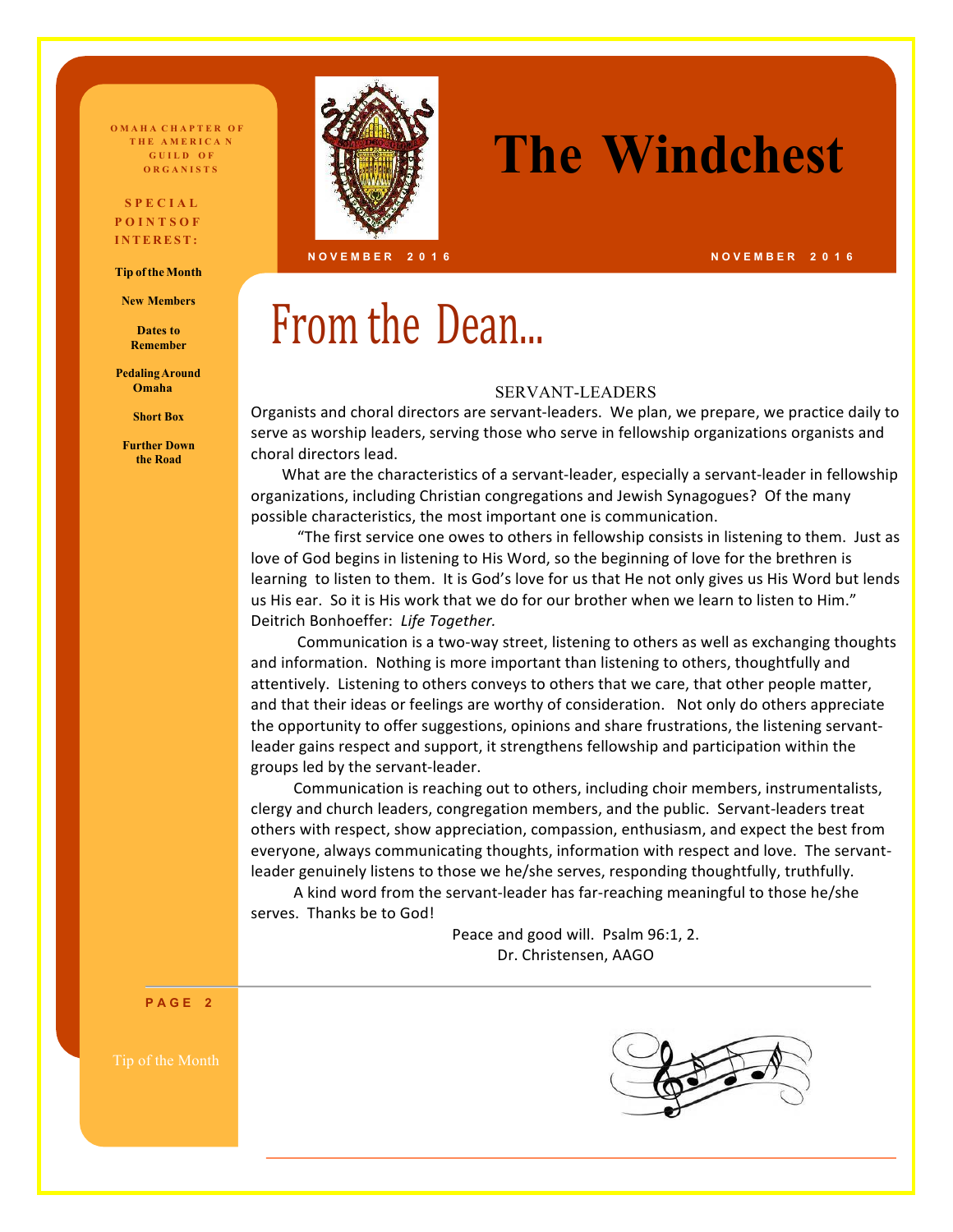

## **TIP OF THE MONTH**

Keyboard Fingering Contributed by Joan Ebersoll, St. John Lutheran Church Council Bluffs, IA

Most people enjoy the process of learning new music to add to their repertoire. Sitting at the organ and sight reading new music is great fun. However, the most tedious part of learning is to determine how to position the hands and plan the fingering to accomplish the intended musical effect of the composer. It's not fun, but it is a step that all organists must not forego.

There is a reason that most organists have piano/organ preparatory books such as Hanon, Schmitt, Gleason, or Stainer in their libraries. These are designed to ingrain proper hand position and touch. Knowing just when to tuck the thumb under, perform a thumb glissando, or substitute a finger are important skills. Keeping the hand balanced over the keyboard gives an organist control and accuracy.

Notating fingering makes sure that one knows what his personally preferred fingering is and increases deeper understanding of the music. One cannot assume that

you will just know what you did before. Because we all have different hand sizes, we each must determine our own fingering. What is comfortable for your hand is what is best.

I have found that after achieving some proficiency with a particular composer or style, fingering notations may be limited to the beginning or end of a phrase with just one or two fingers marked per measure. However, it is always important to sight read with care to make sure an awkward fingering isn't learned. If I carefully learn a piece with good fingering; then, kinesthetic memory can carry my performance through several measures if I lose my place, get nervous, or need to direct my eyes to somewhere other than the music such as when I am looking for where the ushers are during the offering or if the last bridesmaid has entered at a wedding. Always using the same fingering makes it easier to relearn music that I haven't played for quite some time.

Playing the organ requires precision when holding half and whole notes with one finger while continuing to play a moving theme with the other fingers of the same hand. This can't be learned without careful consideration of which finger to use to accomplish this feat. An additional benefit when working with this aspect of fingering is that one learns to hear the different motifs moving through the music.

The least important part of notating fingering and learning to play a selection with the best hand position is the appearance. It just looks awkward to watch an organist play and substitute fingers multiple times to keep a note depressed for its whole value. Deciding which finger to use and only substituting once if necessary is just more aesthetic in appearance. It presents a much stronger performance than one where multiple substitutions occur.

It's not the most enjoyable part of learning, but notating fingering is a practice that even the most famous musicians still do. Learning can go faster and help commit piece much more deeply into memory. The benefits are definitely worth the little time it takes to work it out and write it down.

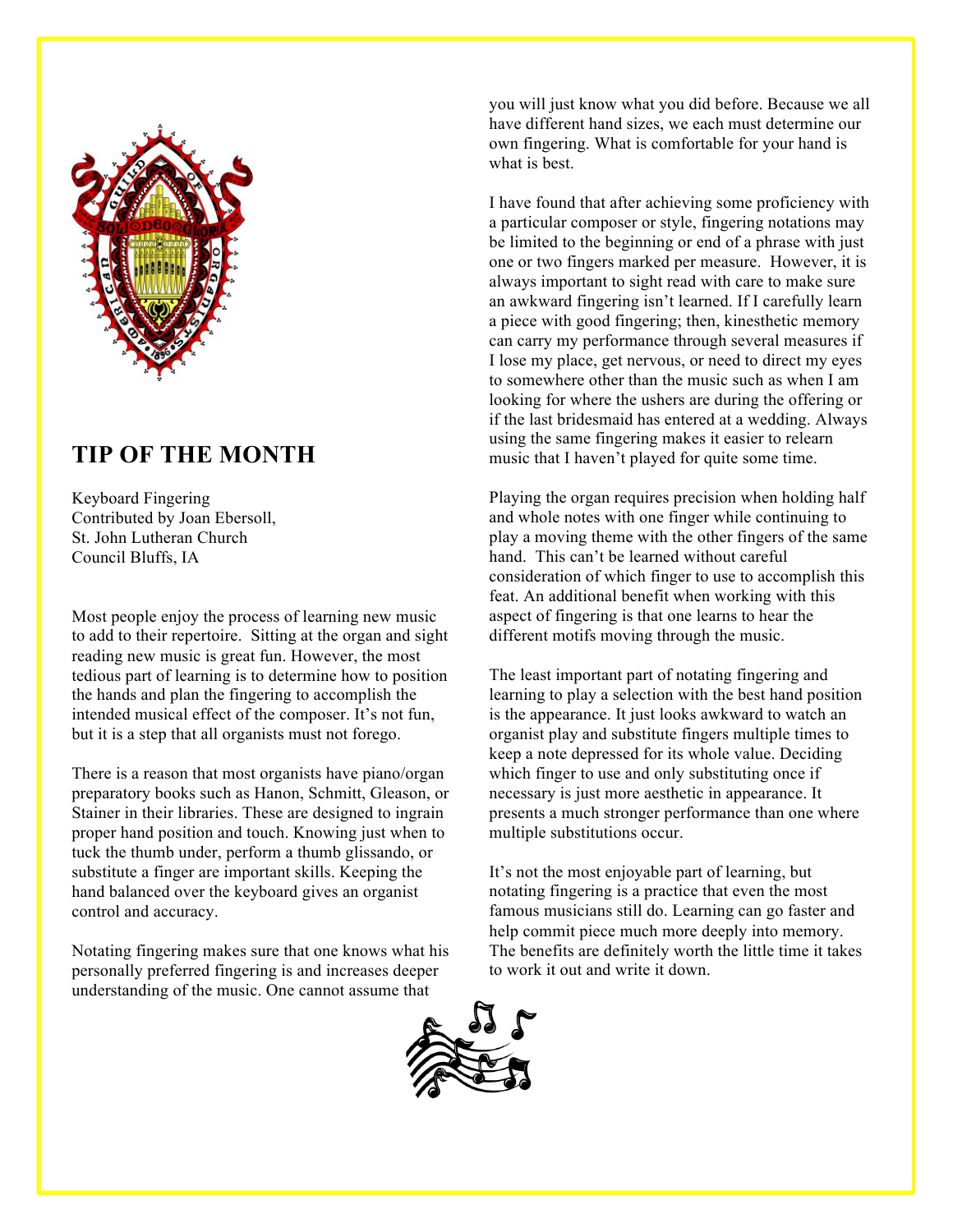### OmAGO OFFERING AGO CERTIFICATION CLASSES

Are you considering earning an AGO Certificate? Do you envision a SERVICE PLAYING CERTIFICATE (SPC)or COLLEAGUE AMERICAN GUILD OF ORGANISTS (CAGO) on your office wall? Does the opportunity to include a SPC, ChM, CAGO, AAGO or FAGO title behind your signature appeal to you?

You may ask: "What are the requirements to earn an AGO certificate? Is there an application procedure? How much time will it take to earn any one of the certificates? What resources does the AGO offer to those earning a certificate? Will I need a mentor? Are classes and lessons offered to help prepare for certification exams?" The Omaha Chapter AGO plans to offer certification classes beginning this fall. The

### **MORE DETAILS**

CERTIFICATION CLASSES

Omaha AGO certification classes will be offered, beginning Saturday, November 12. The first class will be held at St. Paul's Lutheran Church, 239 Frank Street, Council Bluffs, at 9:30 a.m. A second class is scheduled for Saturday, December 10.

 By popular demand, emphasis will be on SPC (Service Playing Certificate) and CAGO (Colleague classes will focus on SPC (Service Playing Certificate), CAGO (Colleague American Guild of Organists), and ChM (Choir Master American Guild of Organists). Classes will provide opportunity for mutual support and encouragement, opportunity to play required repertoire and skills requirements for peers, and professional mentoring from fellow members.

Certification information is available in the July issue of The American Organist. Sample copies of study materials, lists of required repertoire and skills, and other study materials are available for perusal by contacting Dr. Christensen, dean, at<  $mrc@chase3000.com>$ ; or (712) 352-0298.

 Questions? Please ask them! Together we can find answers. Dr. C.

**\* \* \* \* \***

American Guild of Organists) exams. Copies of the *2013 Revised Examination Hymn Booklet* and samples of the five anthem options will be available. Test time-lines and procedures, and other information will be available.

 Teachers for the class are Jim Lytton, ChM; and Dr. Christensen, AAGO. Members (and nonmembers) planning to attend the classes should contact Dr. Christensen mrc@chase3000.com



#### **GETTING TO KNOW OUR MEMBERS Laura Palmer Scow**

"The thing I enjoy most about being a church musician is my relationships with parishioners and church families. I am able to share some of the most important events in their lives, weddings, baptisms, seasons of the church year (Christmas, Easter, Palm Sunday, etc.) funerals, first communions, etc."

When asked what organ was the one she found most inspiring, she replied, "That would be the organ in Bales Recital Hall at the University of Kansas. I played it frequently while working on my MM and DMA. Playing it is always special." She received her baccalaureate degree from Wartburg College. Laura has been a member of our local chapter for around eight years. She is currently the Director of Music Ministries at All Saints Episcopal Church. She finds choral conducting her most enjoyable task.

Laura was married to Eric Scow last summer. They were introduced by her uncle. She runs ½ marathons and volunteers at Children's Hospital. They are both avid Husker fans. Congratulations to the happy couple…and Go Big Red!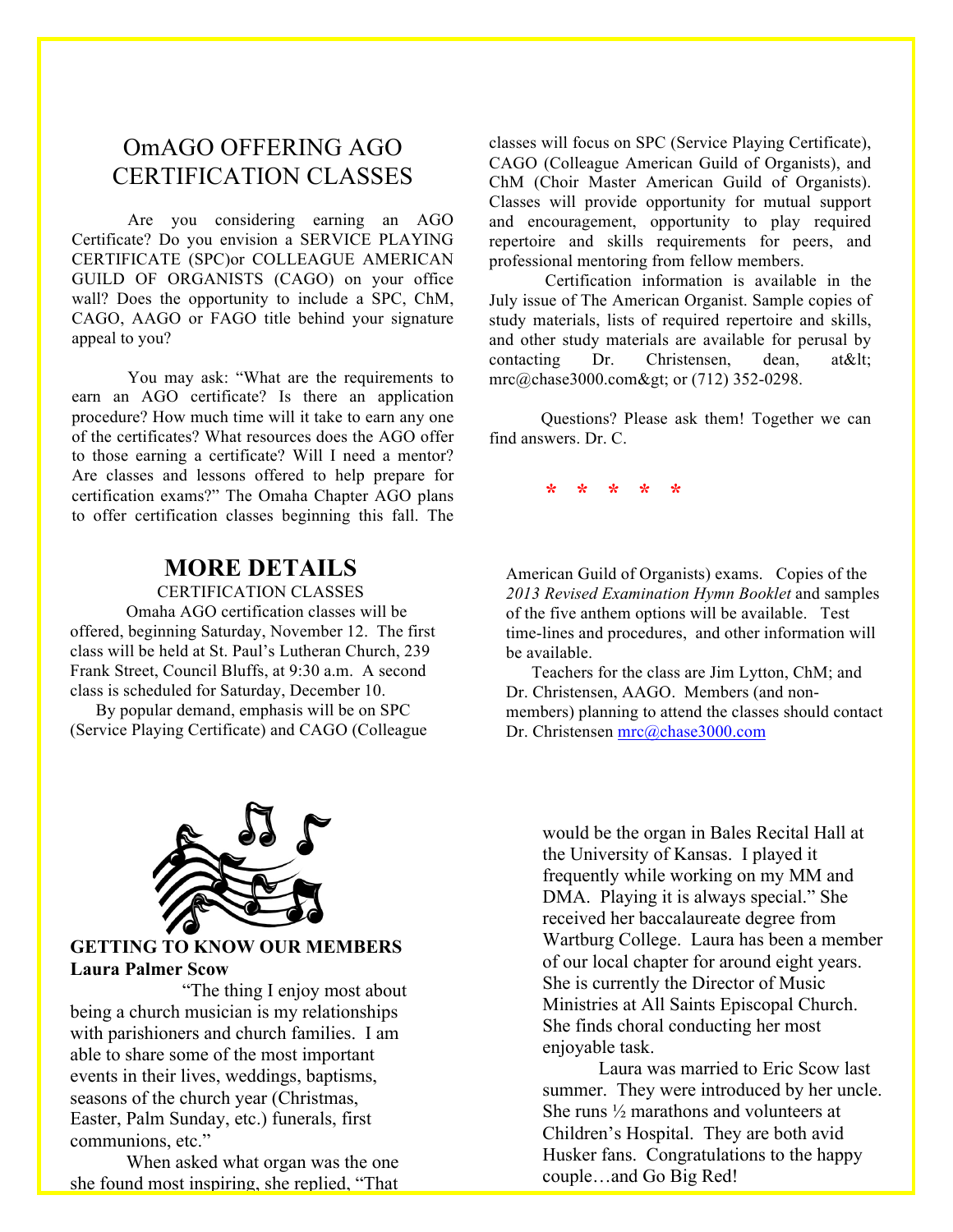#### **Claire Roehrkasse Eason Regional AGO appointment**

Claire R. Eason has been appointed to serve as one of the District Conveners for the North Central Region of AGO assigned to Omaha and Lincoln chapters. Conveners are liaison representatives between the Regional Coordinators and the local chapters. John Friesen of Lincoln had agreed to serve this term, but then had the opportunity to teach in China. Claire will be filling out the second year of his term.

Claire has been a member of both chapters for many years. She is currently serving on both boards of directors. She is a graduate of UNL and later also received a MM there. She is an active substitute organist in the Fremont/Omaha/Lincoln area. During the winter, she is an organist at

Fishers of Men Lutheran Church LCMS, Port Isabel TX which is the mainland area across from South Padre Island.

 Claire is a retired high school choral director. At North Bend Central High School, she directed chorus, competition show choir and musicals and taught sections of British and World literature. In her "spare time", she was also a Student Council and Academic Decathlon sponsor. After her retirement, she was an adjunct professor of music at Dana College. Claire and her husband Mike have two children: Daughter Marcy and their son LTC Mike Eason, his wife Tamara and their two daughters, Victoria and Isabella. She is also a member of the board of directors of the North Bend Golf Course.

\* \* \* \* \*

### **Chapter news items:**

The chapter voted to contribute \$250 to the AGOYO (AGO YOUNG ORGANISTS)Young Composer Competition. The competition will be held at the Regional Convention in Des Moines, IA.

The competition is for the composition of solo organ works of five minute duration. (original; not hymn-based). Composers are to be 30 years of age or younger. Contributions from chapters will be used for judges fees and the promotion of the project. The prize winning work will be premiered at North Central Regional Convention, summer of 2017 Awards: First prize: \$1500.00 Second prize: \$500.00 Three honorable mentions



The Casavant organ at St. Peter and Paul Catholic Church (5912 South 36th St. Omaha NE). This organ was one of two tracker organs recently played at the OmAGO Advent/Christmas chapter event.

**On the following page is a poster advertising the Catherine Rodland recital at Kountze Lutheran next Sunday. Please copy and post.**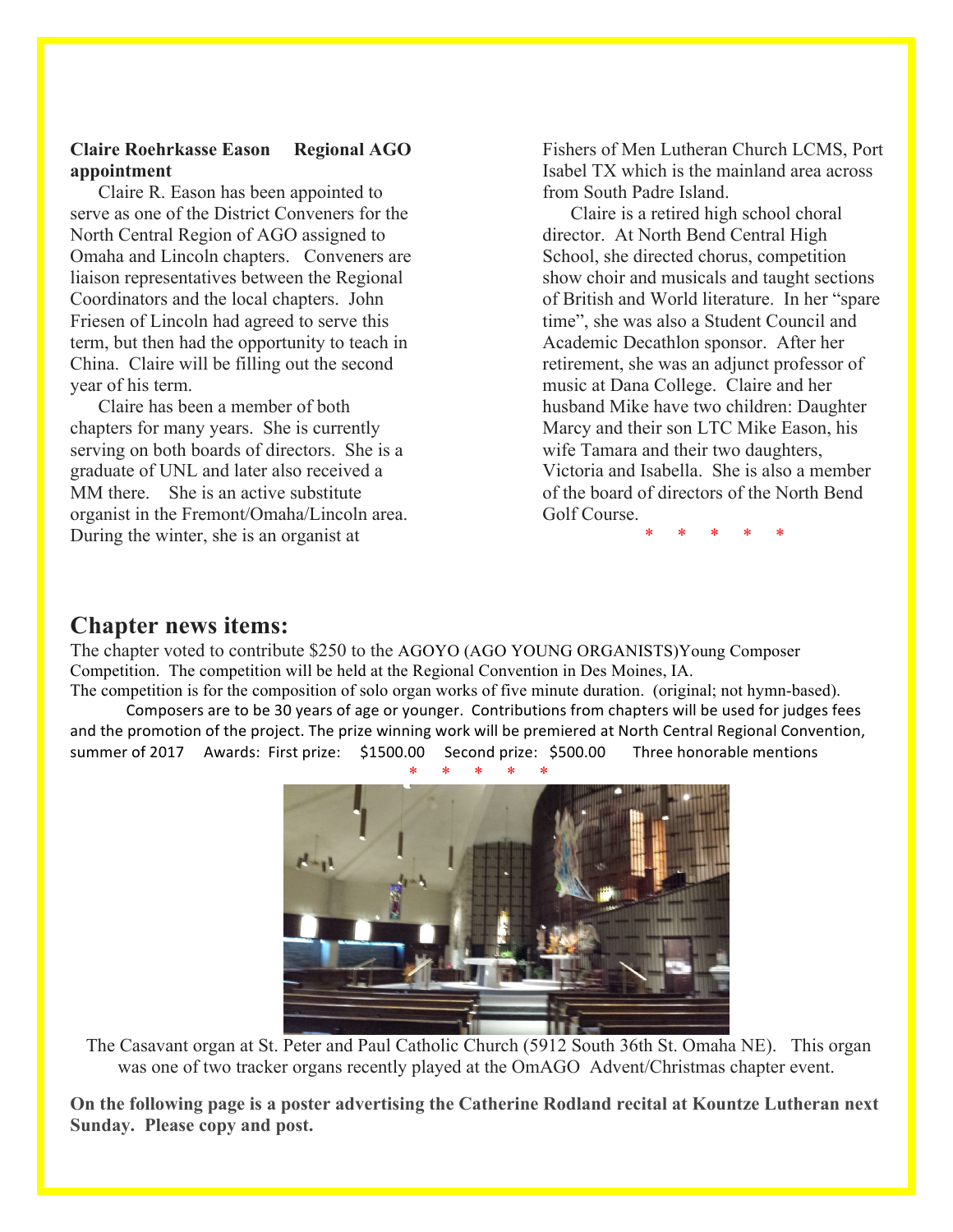## **The Omaha Chapter of the American Guild of Organists**

presents in concert





**Sonja Lundgren**



# Dr. Catherine Rodland

**Artist in Residence St. Olaf College Northfield, Minnesota**

Sunday, November 6 On the **pipe organ refurbished by Schoenstein and Co in 2014**

## **Kountze Memorial Lutheran Church** 2650 Farnam Omaha, Nebraska

3:00 p.m. \* Admission is Free \* Reception to follow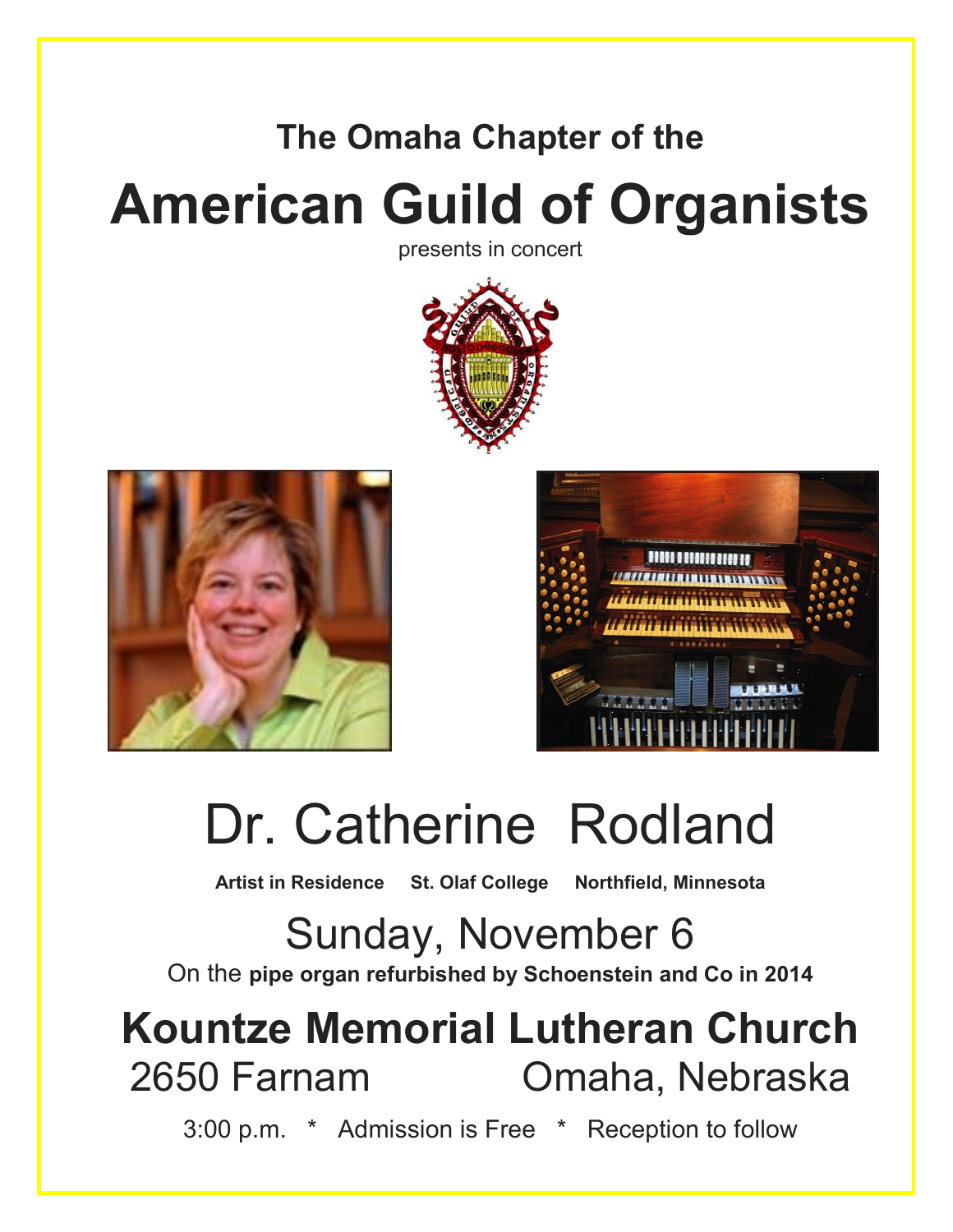Page 6

## **VESPER CONCERTS November 6, 2016 The Dover Quarter**

 Vesper Concerts continues its tradition of presenting a young, up-and-coming chamber music ensemble each season with a concert by the DOVER QUARTET. Their program will include quartets by Mozart, Benjamin The Dover Quartet catapulted to international stardom following a stunning sweep of the 2013 Banff International String Quartet Competition, becoming one of the most in-demand ensembles in the world. The New Yorker ecently dubbed them "the young American string quartet of the moment," and The Strad raved that the Quartet is "already pulling away from their peers with their exceptional interpretive maturity, tonal refinement and taunt ensemble."

## **A Service of Unity: St. Paula Methodist Church, November 13, 2016**

With the election cycle over, regardless of party affiliation, healing needs to take place to move our country forward. The afternoon of **Sunday, November 13, 2016** offers the Omaha metro community the opportunity with "A Service of Unity" based loosely in the style of an Anglican Evensong. This will be an intentional time for prayerful reflection on the divisions we have endured and the conscience decision to pledge ourselves to living in harmony with one another. The **4:00 p.m.** service will take place in the Sanctuary of Omaha St. Paul United Methodist Church, located at 54th & Northwest Radial Highway. The music will be provided by the combined choirs of All Saints Episcopal Church, Dr. Laura Palmer, choirmaster/organist and St. Paul Church, the Rev. Jerry Brabec, Minister of Worship. All are welcome to join the faith community in a time of prayerful reconciliation and healing.

## **Voices of Omaha**

Voices of Omaha presents its 48th annual performance of Handel's *Messiah,* Sunday, November 20, 2016, 3:00 p.m. at the Holland Performing Arts Center. There is no admission charge; no ticket is required. A voluntary offering will be taken.

 The chorus of 185 singers will be joined by soloists Jamie Reimer, soprano, Janet Carlsen Campbell, mezzo-soprano; Paul Koenig, tenor; and Kyle Sandall, bass-baritone. Accompanied by chamber orchestra, the concert will be conducted by Edward B. Hurd.

 Major financial support for this performance was provided by the Nebraska Arts Council and the Gilbert M. and Martha H. Hitchcock Foundation.

### **LESSONS AND CAROLS SERVICE**

**December 11, 2017 at St. Andrew's Episcopal Church (84th & Pacific, Omaha) 7:00 p.m. Conducted by Dr. Michael Bauer**

### **Dedication events for Juget-Sinclair organ, Opus 46 Sinai Lutheran Church, Fremont Nebraska**

Sinai Lutheran Church, 950 E. 8th in Fremont, will be dedicating a new Juget-Sinclair organ, Op. 46, with a series of events this year. Due to delays in installation and other conflicts, some dates for programs previously announced have been changed. Please note the new dates below. The congregation is looking forward to sharing this beautiful new instrument with the community!

**December 9**, 7:00 pm - Recital, Claire Bushong (rescheduled)

**December 11,** 3:00 pm - Service celebrating the congregation's 125th anniversary and dedication of the organ **February 19**, 3:00 pm - Hymn Festival with David Schack and Paul Westermeyer **May 7**, 3:00 pm - Recital, Michael Bauer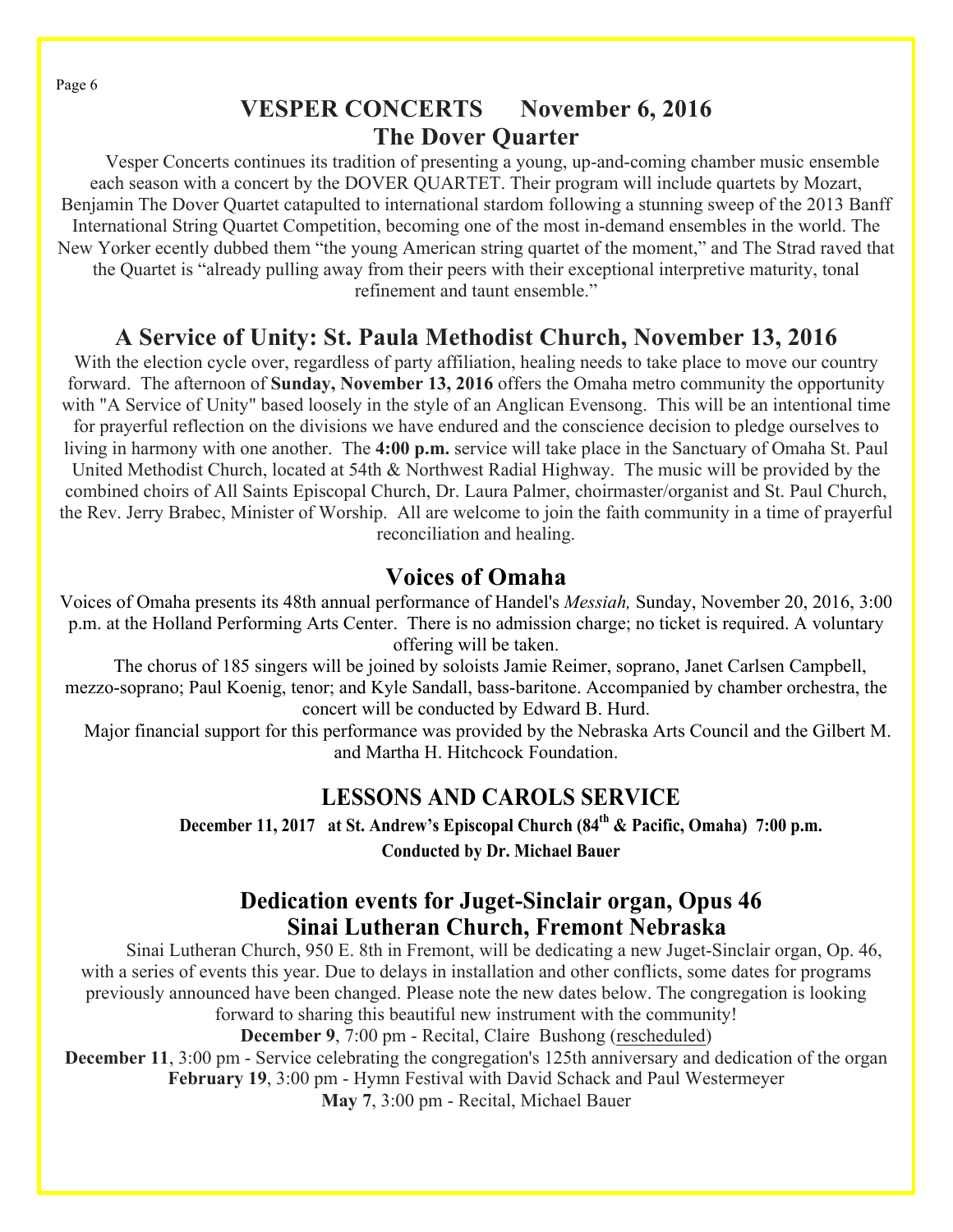#### **A Service of Remembrance: Fauré Requiem** Tuesday, **November 1, 7:30 p.m.**

Trinity Episcopal Cathedral, 113 N 18th St., Omaha The Trinity Episcopal Cathedral Choir

Dr. Marty Wheeler Burnett, conductor Dr. Wayne Kallstrom, organ On the evening of All Saints' Day, we gather to pray for those who have died and celebrate the promise of resurrection. The Cathedral Choir and instrumental ensemble, under the direction of Marty Wheeler Burnett, will present Fauré's sacred choral masterpiece. Childcare is available in the nursery.

#### **Advent Festival of Lessons and Carols**

The Trinity Episcopal Cathedral Choir Dr. Marty Wheeler Burnett, conductor Michael McCabe, organ Sunday, December 4, **10:30 a.m.** Trinity Episcopal Cathedral, 113 N 18th St., Omaha

Sunday, December 11, **10:00 a.m.** St. Mark's Episcopal Pro-Cathedral, Hastings

Sunday, December 11, **4:00 p.m.** St. Matthew's Episcopal Church, Lincoln

For more information, visit http://trinityepiscopal.org

**2017 Looking Ahead**

**March 19 - All-Bach Organ Recital, Marie RubisBauer, St, Cecilia Cathedral, Omaha**

## **Further down the road ...from Lincoln AGO**

The Lincoln chapter of AGO will be sponsoring the **RCYO (Regional Competition for Young Organists)** on Saturday, March 11, 2017 at St. Paul's Methodist in downtown Lincoln. Registration and more information is available online on AGO website.

### **Blersch to Present Concert**

#### **Sunday, November 13, 3 p.m. Music Center Recital Hall, Concordia University, Seward**

Chapter member Dr. Jeffrey Blersch will play a faculty recital as part of the Concordia campus community's yearlong celebration of the 500th anniversary of the Reformation. This program is a "Bachathon" (all works of Bach). Dr. Blersch is a professor of music and university organist for Concordia University. He is a graduate of the Oberlin College Conservatory of Music where he received degrees in organ performance and music education, and of the University of Michigan, Ann Arbor, where he earned the Doctor of Musical Arts in Organ Performance. His principal teachers have included Roberta Gary, Garth Peacock, and Marilyn Mason.

November 5, 2016 – The Lincoln chapter will host a workshop on **"Long-Term Care of Keyboard Instruments,"** beginning at 10:00 a.m. at Saint Paul United Methodist Church.

Check us out on facebook https://www.facebook.com/omahaago/

The parents of Rosemary Paul are currently dealing with severe health problems. Claire Eason has stepped in to compile November's issue of the Windchest. Our thoughts and prayers are with Rosemary and her family. Please bear with the rough editing and formatting of this issue.